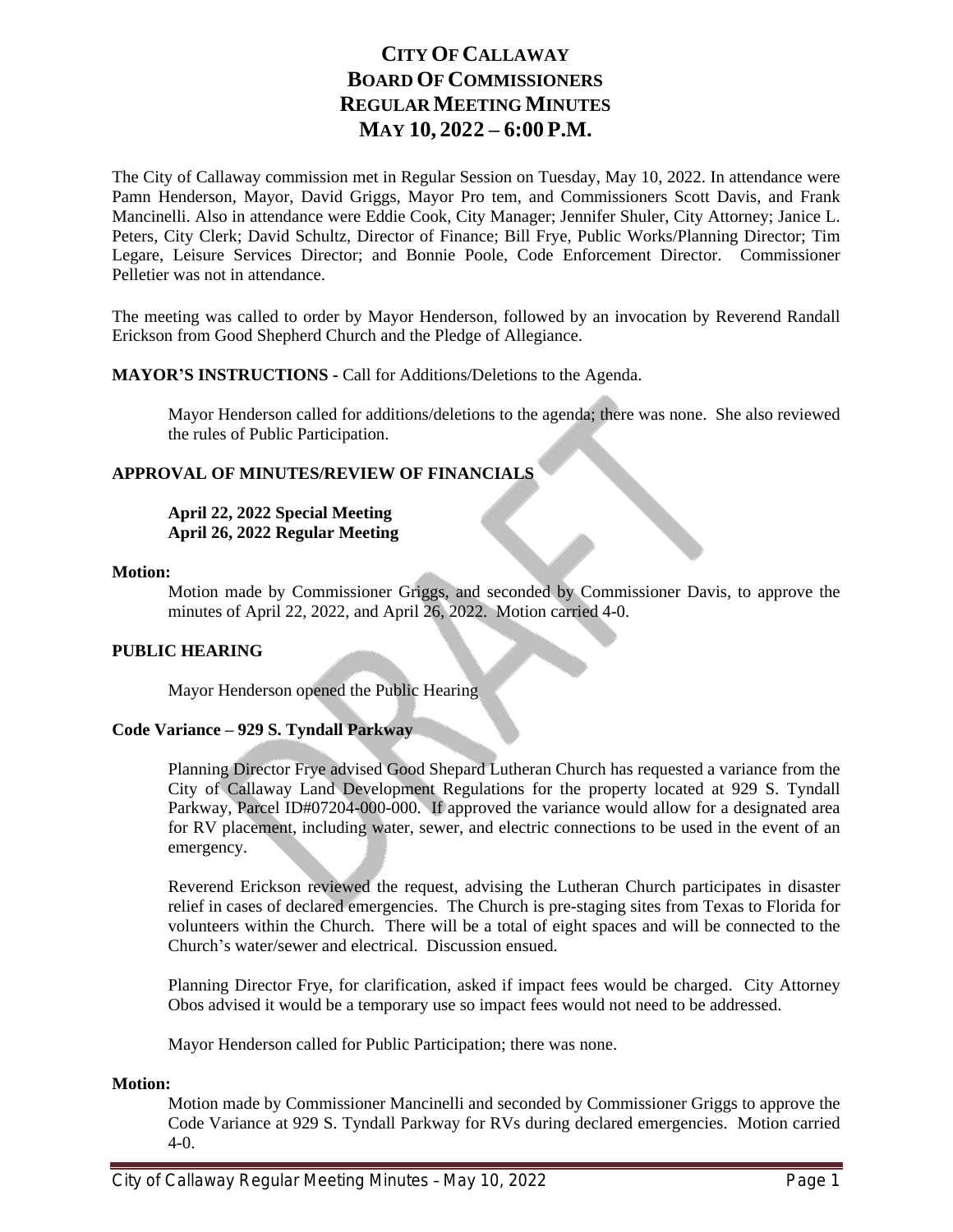Mayor Henderson closed the public hearing.

# **REGULAR AGENDA**

### **Ordinance No. 1058 – LDR Amendment – Fencing Heights**

City Attorney Shuler read Ordinance 1058 by headnote as follows:

**AN ORDINANCE FOR THE CITY OF CALLAWAY, FLORIDA AMENDING THE CITY OF CALLAWAY LAND DEVELOPMENT REGULATIONS REGARDING FENCES, WALLS, AND HEDGES; RESTRICTING FENCES WITHIN TEN FEET OF THE RIGHT OF WAY AND REMOVING THE PROHIBITION ON NON-OPAQUE FENCE MATERIALS; REPEALING ORDINANCES OR PARTS OF ORDINANCES IN CONFLICT HEREWITH; PROVIDING FOR SEVERABILITY AND PROVIDING AN EFFECTIVE DATE.**

City Manager Cook and City Attorney Obos reviewed. Discussion ensued in which allowances for 4 ft high fences across the front of the property will be added prior to second reading.

Mayor Henderson asked for Public Participation.

Ray Medina, 420 N. Berthe, asked for clarification regarding fence heights related to right-ofway.

Logan Brock, 820 N. Fox, also asked for clarification of "front" and where the 4' fence stops. City Manager Cook clarified.

Jessica Brock, 820 N. Fox, referenced taller heights to allow for dogs.

#### **Motion:**

Motion made by Commissioner Mancinelli and seconded by Commissioner Griggs for approval of first reading on Ordinance No. 1058 with additions for fences across the front of the property. Motion carried 3-1 upon roll-call vote with Commissioner Davis voting in opposition.

#### **CDBG Bid Award – Replacement Housing**

Dennis Dingman advised Sealed Bids were received and opened on April 28, 2022, for three (3) demolition replacement housing units. The attached Bid Tabulation Form shows the Bids that were received. Summit Professional Services is recommending the Award of the housing units purchase to US Mobile Homes Sales of Florida for the following:

| <b>Randy Evans</b>     | <sup>1</sup> 1120 S. Gay Ave. #142 | $\vert$ \$123,130 |
|------------------------|------------------------------------|-------------------|
| Terry Fultz            | 1120 S. Gay Ave. #141              | \$123,130         |
| Sarahi Martinez Pineda | 1120 S. Gay Ave. #102              | \$136,750         |

A Site-Specific Environmental Review was performed on each housing unit; historical approval was requested on 2 housing units which were 49 years or older; Lead Based Paint Clearance Testing will be conducted on one housing unit constructed prior to 1978 that will be rehabilitated; and each property will be inspected for non-structural code violations. Discussion ensued.

Mayor Henderson asked for Public Participation; there was none.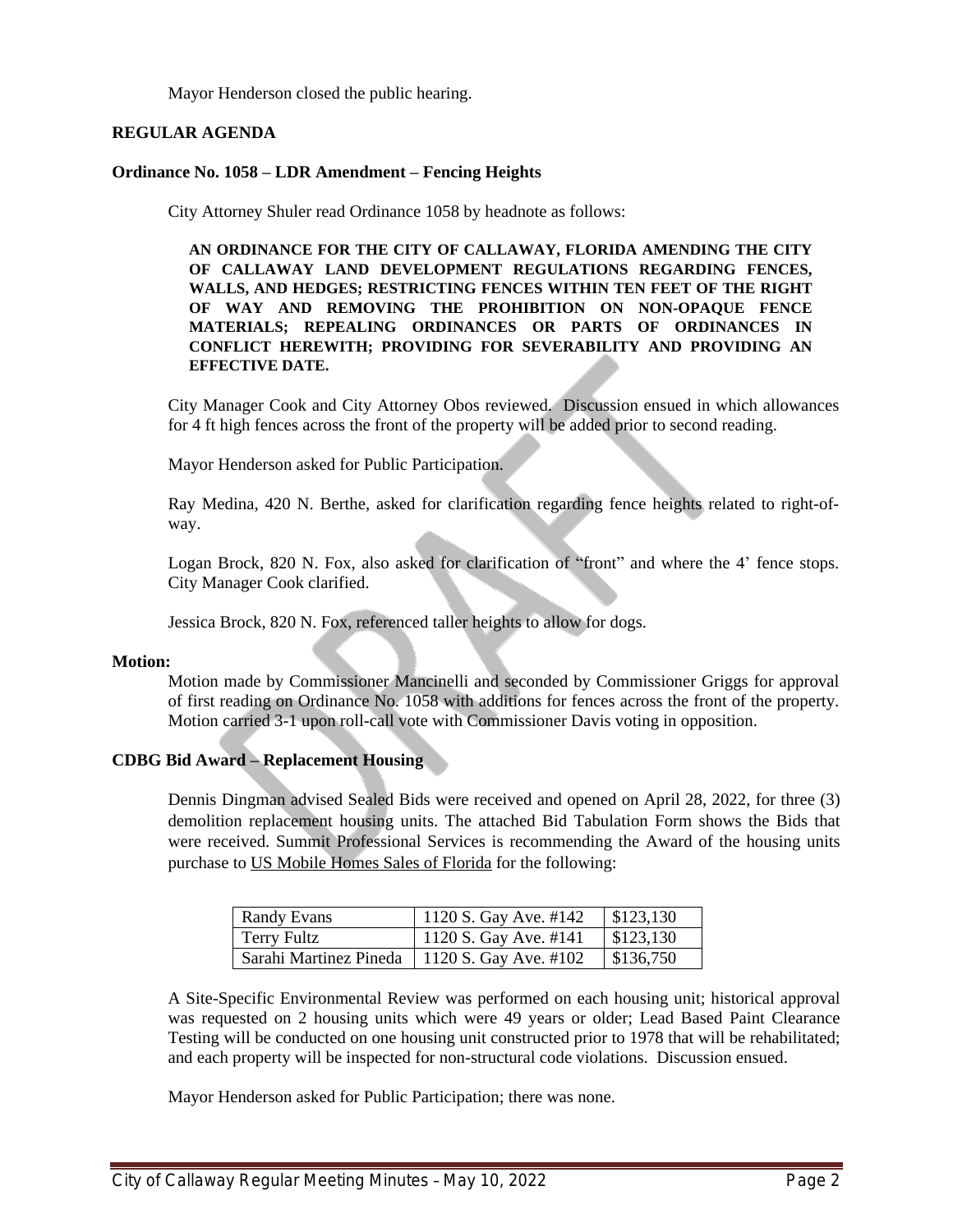# **Motion:**

Motion made by Commissioner Mancinelli and seconded by Commissioner Davis for approval to move forward with Award of Bid to US Mobile Homes Sales of Florida. Motion carried 4-0.

# **Plat Review – Park Place, Phase 2**

Planning Director Frye advised St. Joe is ready to begin selling the lots. The infrastructure is not 100% done so an Assurance Bond of 110% of the estimated cost to finish the project will be required. Chris Short with Dewberry advised there are 106 lots planned. Discussion continued.

Mayor Henderson asked for Public Participation; there was none.

#### **Motion:**

Motion made by Commissioner Griggs and seconded by Commissioner Davis for approval of Plat Review-Park Place, Phase 2. Motion carried 4-0.

### **Reinvestment Agreement – Callaway Retail Partners – ALDI Property**

City Attorney Obos reviewed the Agreement, which requested a \$95,000 waiver of Impact Fees. The City will have to pay the fees from CRA or General Fund Transportation Impact Fee Funds. Discussion ensued.

Mayor Henderson asked for Public Participation; there was none.

#### **Motion:**

Motion made by Commissioner Mancinelli and seconded by Commissioner Griggs for approval of Reinvestment Agreement. Motion carried 4-0.

# **Task Order – CEI for Gore Park Projects – Panhandle Engineers**

City Manager Cook advised construction has already begun on the Gore Park Project. Panhandle Engineering was the engineer for this project and has been monitoring progress without a task order for CEI. We have been adding CEI into our engineering contracts but were not sure if the FEMA process would allow for this. FEMA funding will cover the cost.

Mayor Henderson called for Public Participation; there was none.

#### **Motion:**

Motion made by Commissioner Mancinelli and seconded by Commissioner Griggs for approval of Task Order to Panhandle Engineers. Motion carried 4-0.

# **Surplus Equipment – Public Works - Radios**

City Manager Cook advised the City of Callaway has upgraded its radio system to the new P25 system for better communications with other agencies in the event of an emergency, such as a category 5 hurricane. The new radios have much better range and ability to connect with others on disaster channels. The old towers that link the old radios will be disabled soon making the radios useless.

The surplus will be sold in accordance with our local contract with Florida Auction Network.

Mayor Henderson called for Public Participation; there was none.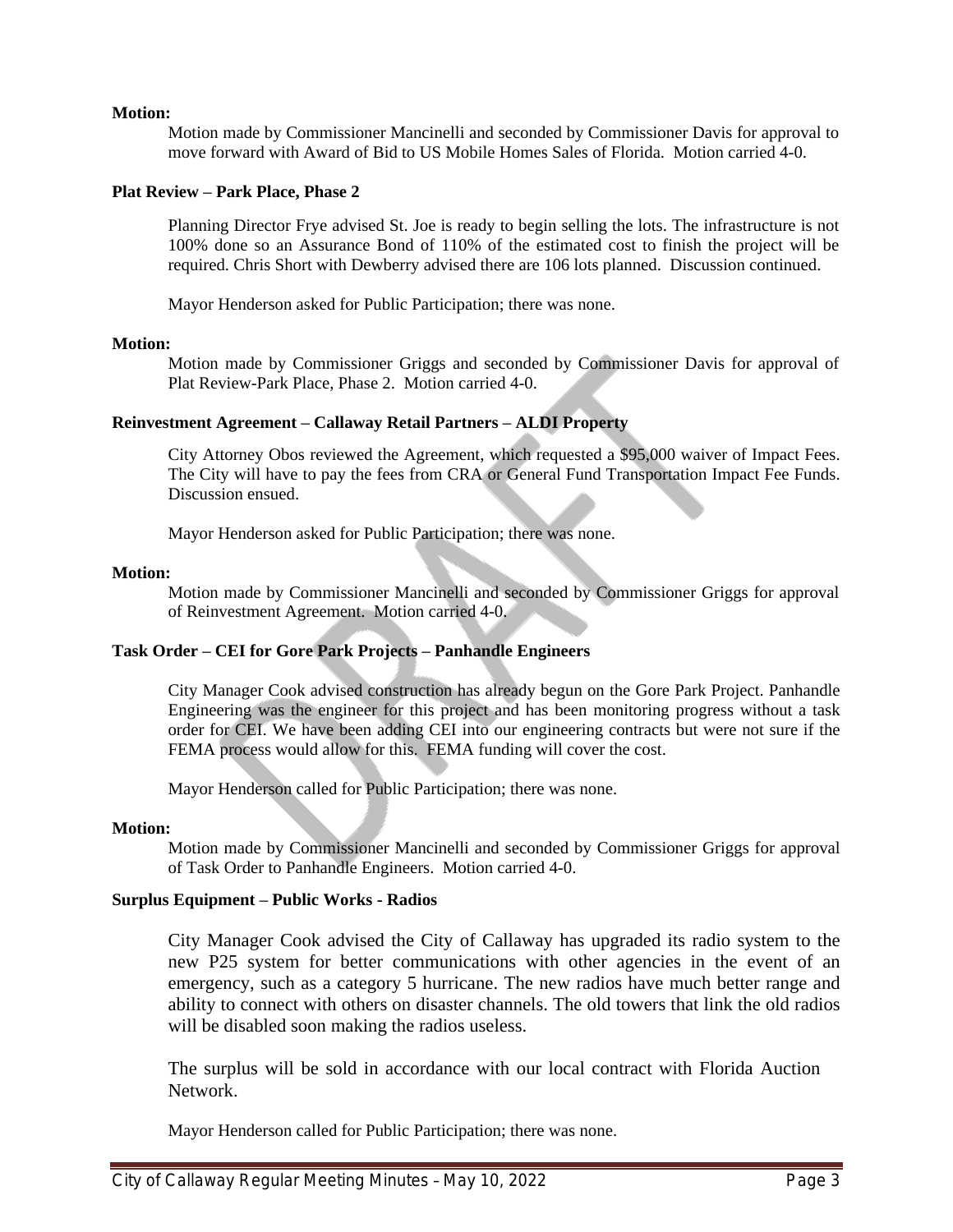# **Motion:**

Motion made by Commissioner Mancinelli and seconded by Commissioner Griggs for approval to dispose of surplus radios via auction. Motion carried 4-0.

# **COMMISSION/STAFF COMMENTS**

The following were points of discussion:

# **Pamn Henderson, Mayor**

• Callaway Elementary School Visit and Update for Playgrounds

### **Scott Davis, Commissioner Ward I**

- Bayou Cleanup
- $\bullet$  Gulf Power No update
- Beacon Point Shopping Center Executed Agreement

### **David Griggs, Commissioner Ward II**

• Future Developments – Parks/Recreation Area requirements

# **Frank Mancinelli, Commissioner Ward IV**

- Kudo's to the Mayor
- Loose Support Wires on Berthe near Hwy. 22

# **Kevin Obos, City Attorney**

- Roundabout Update
- Annexation/Enclaves

# **PUBLIC PARTICIPATION**

Mayor Henderson asked for Public Participation.

Larry Lyons,7003 Benton Drive, inquired of the stormwater drainage issues at Ross and Benton. City Manager Cook addressed.

Kevin Matthews, 7006 Benton Drive, also commented on the stormwater drainage issues at Ross and Benton, as well as fencing.

Stacy Howard, 3628 E. 13<sup>th</sup> Ct., asked for Commission consideration to waive the Code Enforcement citations/lien for 6408 Heather Marie Lane, indicating his brother who is not well lives there and he has been paying the bills on the property for him.

Director Poole reviewed the history of the violations at the property; discussion ensued. Mr. Howard added that the property belongs to the mother of his brother's girlfriend.

Danise Birchfield, 7530 Kelsie Rd., advised repairs from Hurricane Michael seem to not have been reinspected.

City Manager Cook advised EPCI would have relevant information.